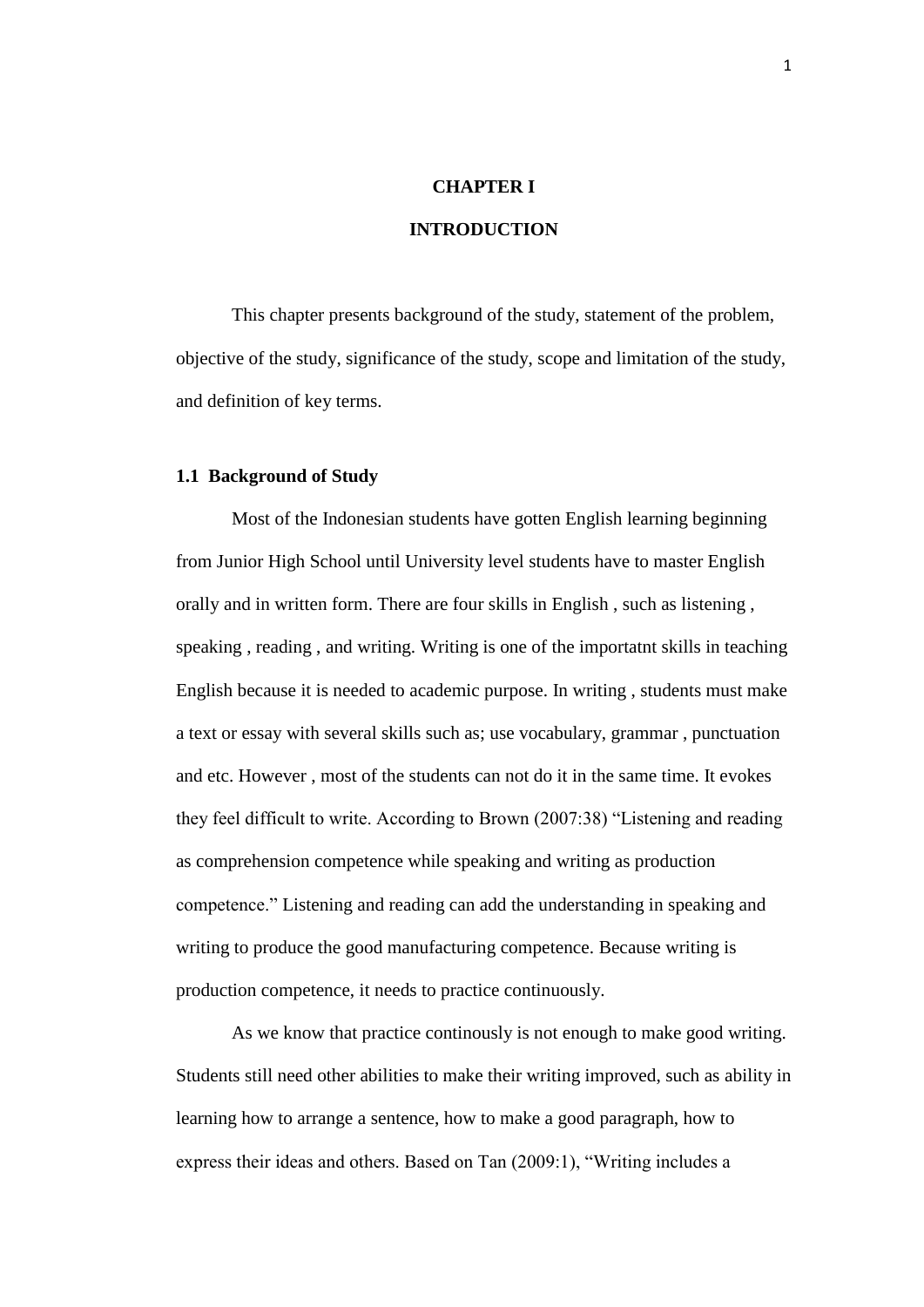complex activity because it represents meaning and content that can be communicated to other people." In teaching writing itself , process is more important than product. So, writing needs much time and energy for the students. Troyka (2010:1) states that teaching writing is an activity to help the students in communicating through a message for a purpose. The purpose of writing is to express any ideas to show information for readers. Therefore, English teacher must be creative in developing their teaching learning process to create good atmosphere, improve student's writing skill, and make the teaching and learning writing more exciting.

 In this case, using appropriate teaching method is very important in teaching writing in order that the students can produce good writing. As Harmer (2001:78) said that a method is an approach that is useful to be implemented in the teaching and learning process. A method should be appropriated in the activity, roles of teachers and learners, the material and syllabus. Method also includes procedure and techniques. Based on Richards and Schmidt (2002:330) " A method is a way of teaaching which is based on principle and procedure." From those definitions of method, the researcher concludes that a method is a procedure in giving instruction to the students that aims to increase student's ability.

 Based on the observation that was conducted by the researcher, Mts NU Trate Gresik at seventh grade is a school that implemented EGRA as a method in teaching writing. EGRA method is a good method in teaching writing because to express their ideas and build interactions. According Moses (2001:1) said that EGRA method is an effective way to create lively interaction among the students,

2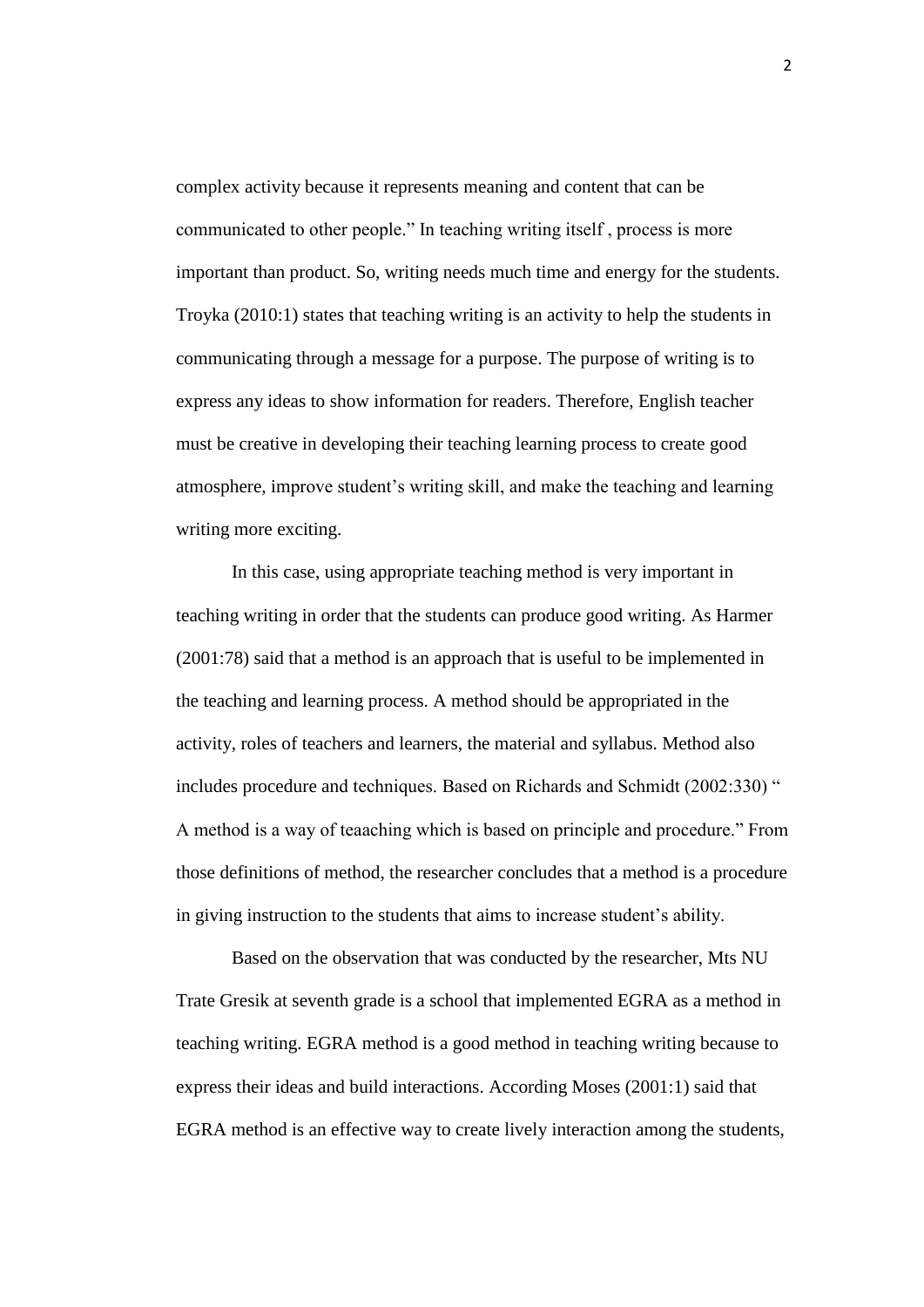EGRA method will make students active. The active students will be more active, and the passive students will be active. In other words, it makes students careful to consider the effect of the problem. This method includes collaborative writing which is feasible in teaching writing because the teacher is only asked to prepare the topic which will be discussed and responded. The teacher tries to stimulate the student's interest in the lesson by giving some questions and showing the pictures. The teacher expects the students to have a special interest in the lesson and then gives a short explanation. The teacher expects his or her students to master the materials by giving some drills or task. The teacher intends to check the students understanding. The students are expected to master the pattern. The drills and the task given must reinforce the material. The students must be able to apply the pattern of the materials in real situation. By doing this activity the students will feel free to do what they want related to their daily activity.

 Therefore, teacher uses EGRA method in teaching writing that make students success in teaching learning process. Students will be more easy to give their feeling, ideas and its can work interactively in a group to active and learn more about how write. Interesting topic given by teacher also makes students easy to understand what they learn in English.

 In teaching learning, there are many methods used for english learning. Nurmala (2013) in their experimental study the teacher tries to find out the effectiveness of teaching passive voice. The objective of this study to increase teaching passive voice at the second grade students in senior high school. And the result of this study EGRA method can help the effectiveness students to increase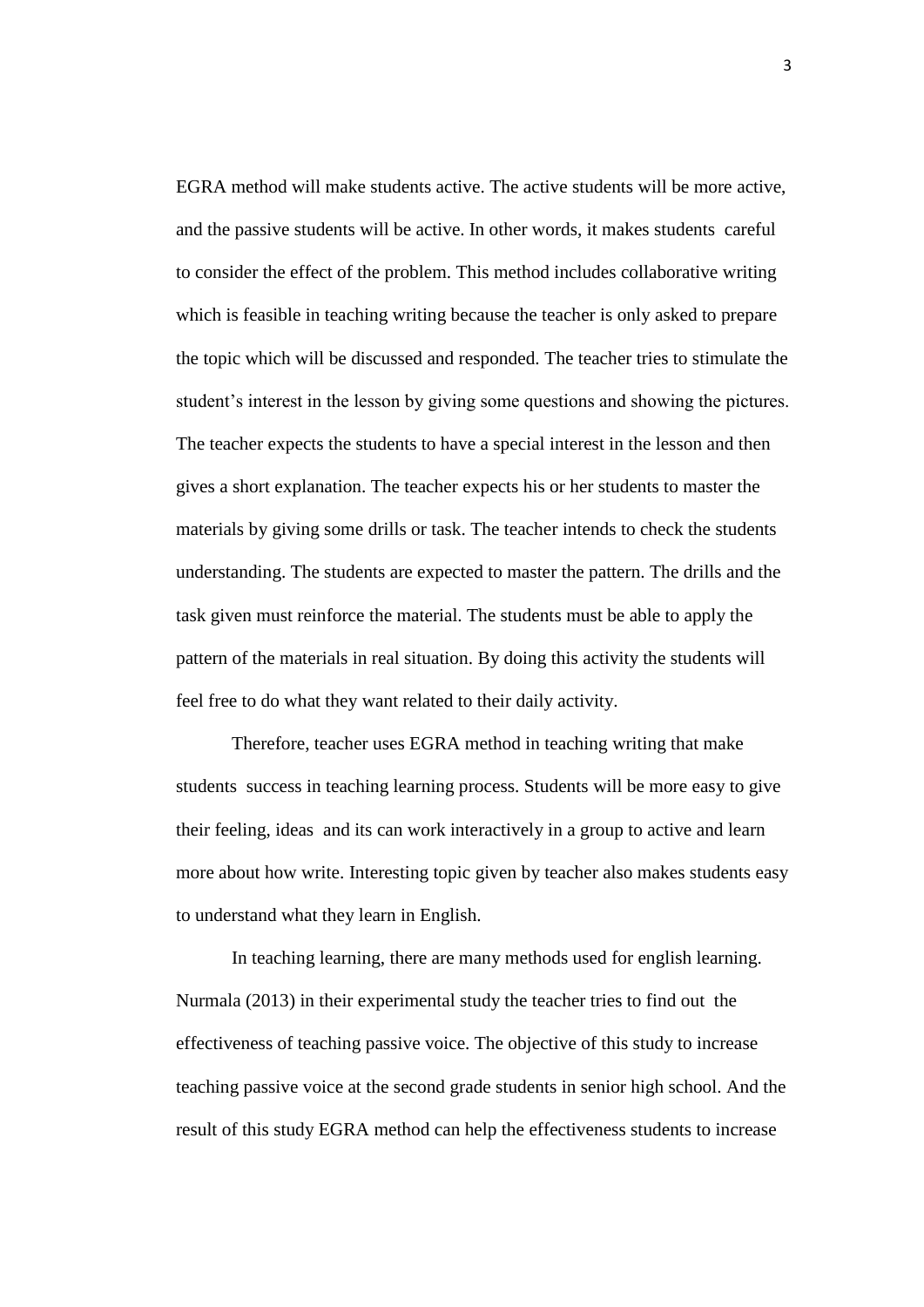higher score in teaching passive voice. And the second, Syahara, et al (2013). They design qualitative and quantitative research. In her study she uses EGRA to investigate how students improve to learn English in grammar mastery. And the result shows that the method can be improve from the students higher score in grammar test and EGRA method can be a tool of motivator to build the students' awareness in learning grammar.

There was also Afriani (2014) she design a case study in senior high schools to investigate the problems and solutions in using EGRA method in recount text. In her research she found the problem less student's responses in teaching learning method availability at senior high school. Furthermore, the problem faced by teacher themselves for example teacher's less creative in implementing teaching learning method. From some previous studies above, the researchers wants to conduct EGRA method, with not only the recount text,passive voice and grammar mastery used the researcher wants to investigate the use of all material that are used by teacher in teaching writing skill at Mts NU Trate in Gresik and how the student's response the use of EGRA method for teaching writing writing at Mts NU Trate Gresik.

Based on the description above, the researcher is interested in investigating EGRA as the method of teaching writing that is applied by English teacher at Mts NU Trate Gresik. The researcher chooses this school because Mts NU Trate Gresik is not only getting "A" accreditation, but also this school has students who can improve their writing skill. EGRA method said that this method is effective in the learning process because the students become active and the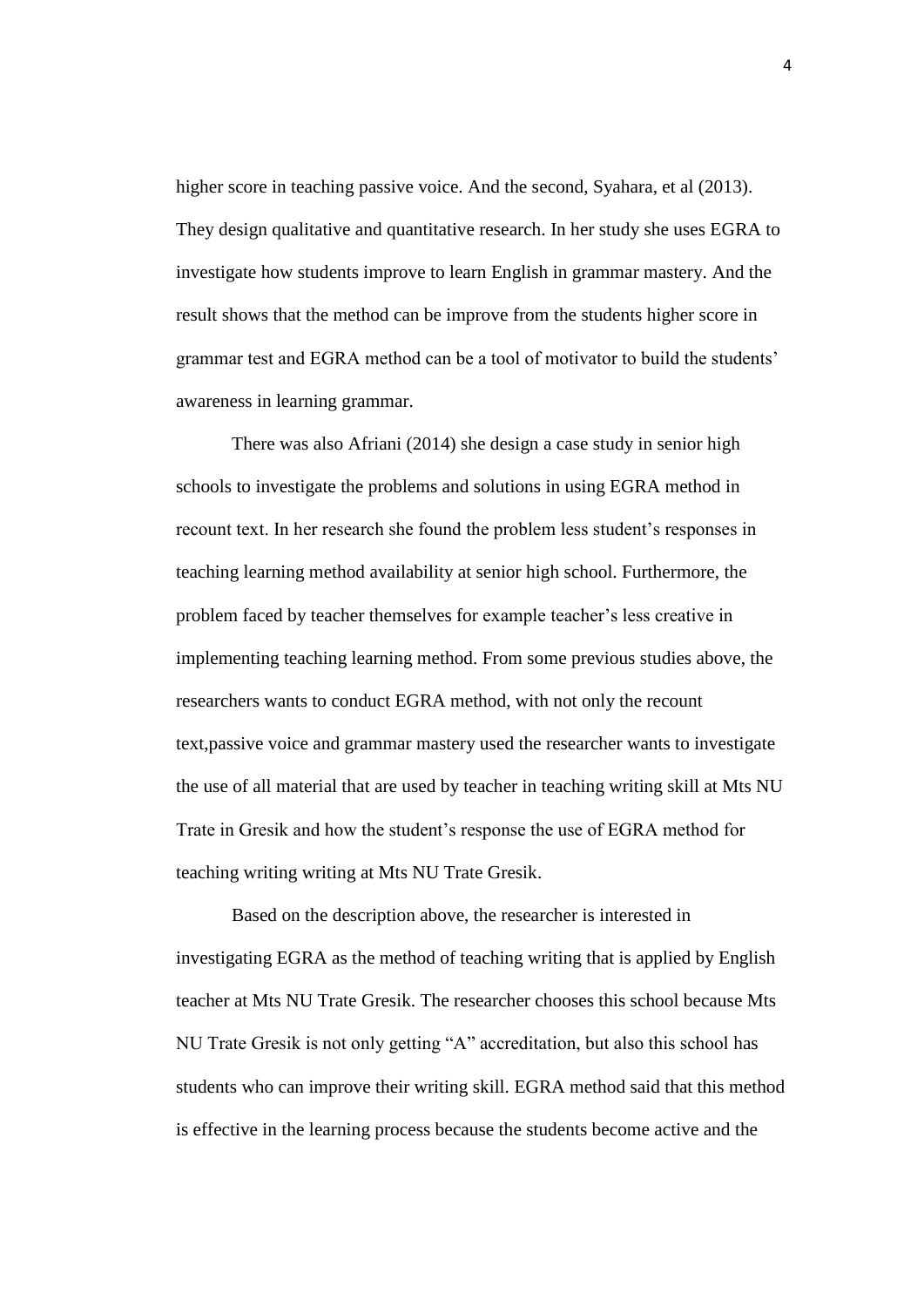topic is interesting for them. It is proven by their score of final examination test in the previous year and now they are in the eighth grade. Their score has reached above the standard minimum score. The standard minimum score which is determined is 75. While the average of the score of final examination test in the prevous year is 80. Therefore, the researcher decides to conduct the reasearch under the tittle "Teaching Writing Using EGRA Method of Mts NU Trate Gresik".

### **1.2 Statement of the problem**

Based on the background of the study, the researcher intends to investigate:

- 1. How is EGRA method implemented in teaching writing?
- 2. What are the problems faced by the teacher in applying EGRA method?
- 3. How are the student's responses to EGRA method?

## **1.3 Objective of Study**

Accordance to the formulation of the problem, the objective or the aims of the research is to:

- 1. To describe how EGRA method is applied in teaching writing of seventh grade students at Mts NU Trate Gresik.
- 2. To describe the problems which are faced by the teacher in appliying EGRA method.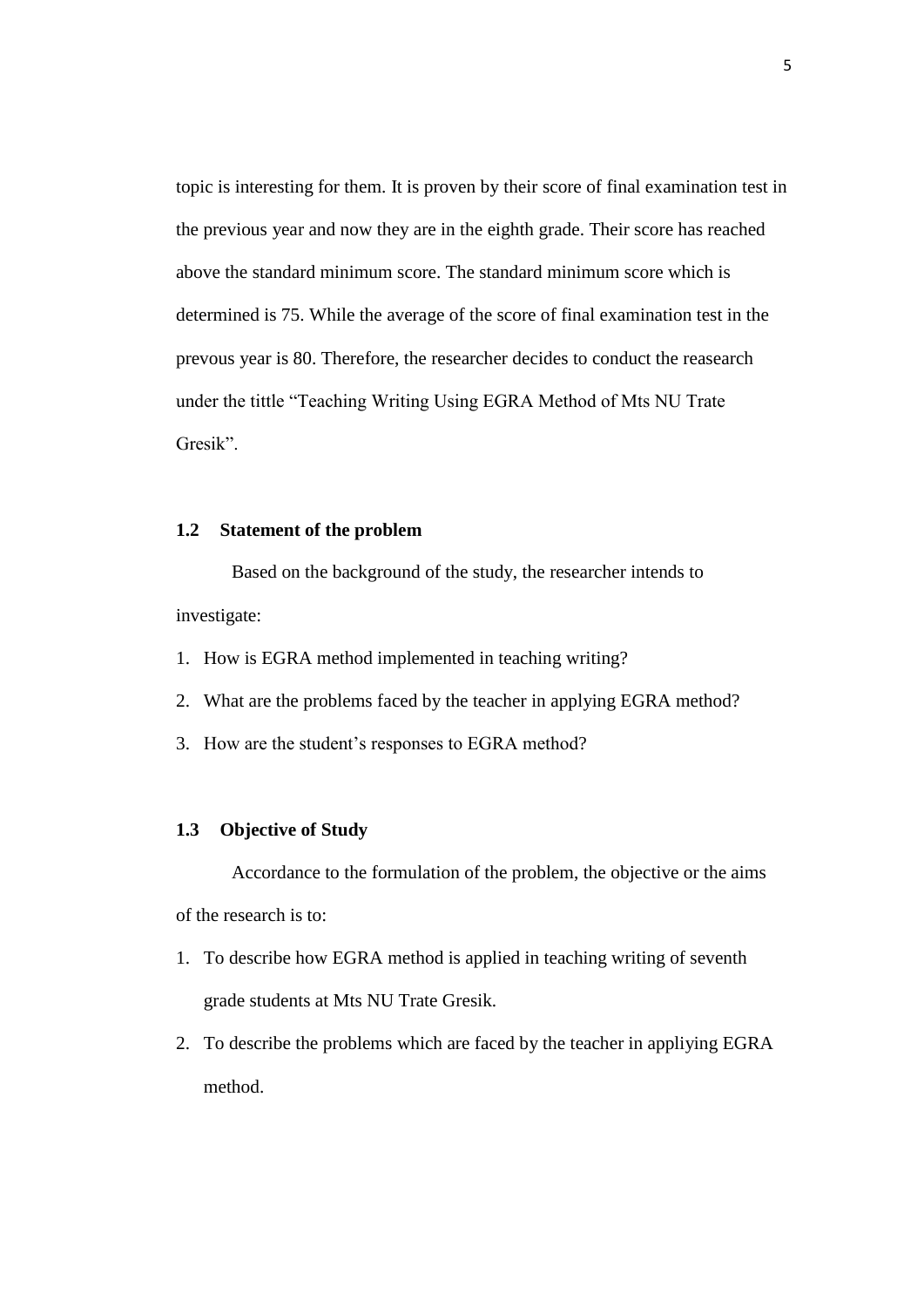3. To describe how the student's responses to EGRA method in teaching writing of seventh grade students at Mts NU Trate Gresik.

### **1.4 Significance of Study**

The writer really hopes that this research has some benefits to the writer herself and for the reader as general. The benefits of the study as follow :

1. Theoretical benefit

For the theoritical significance, this study gives discourse and knowledge for teacher about how writing class method to be interesting by implementing of EGRA method that is so students interested with writing class

- 2. Practical benefit
- a. For the teacher:

The writer hopes that this study can know how the teacher applied, teach and solve the problem faced in using EGRA method. This study can make the writer knows about the teacher's ability to teach the students using EGRA method.

b. For the students

The writer hopes that this study can improve their writing using EGRA method, so that they could produce a good writing and variation in studying English.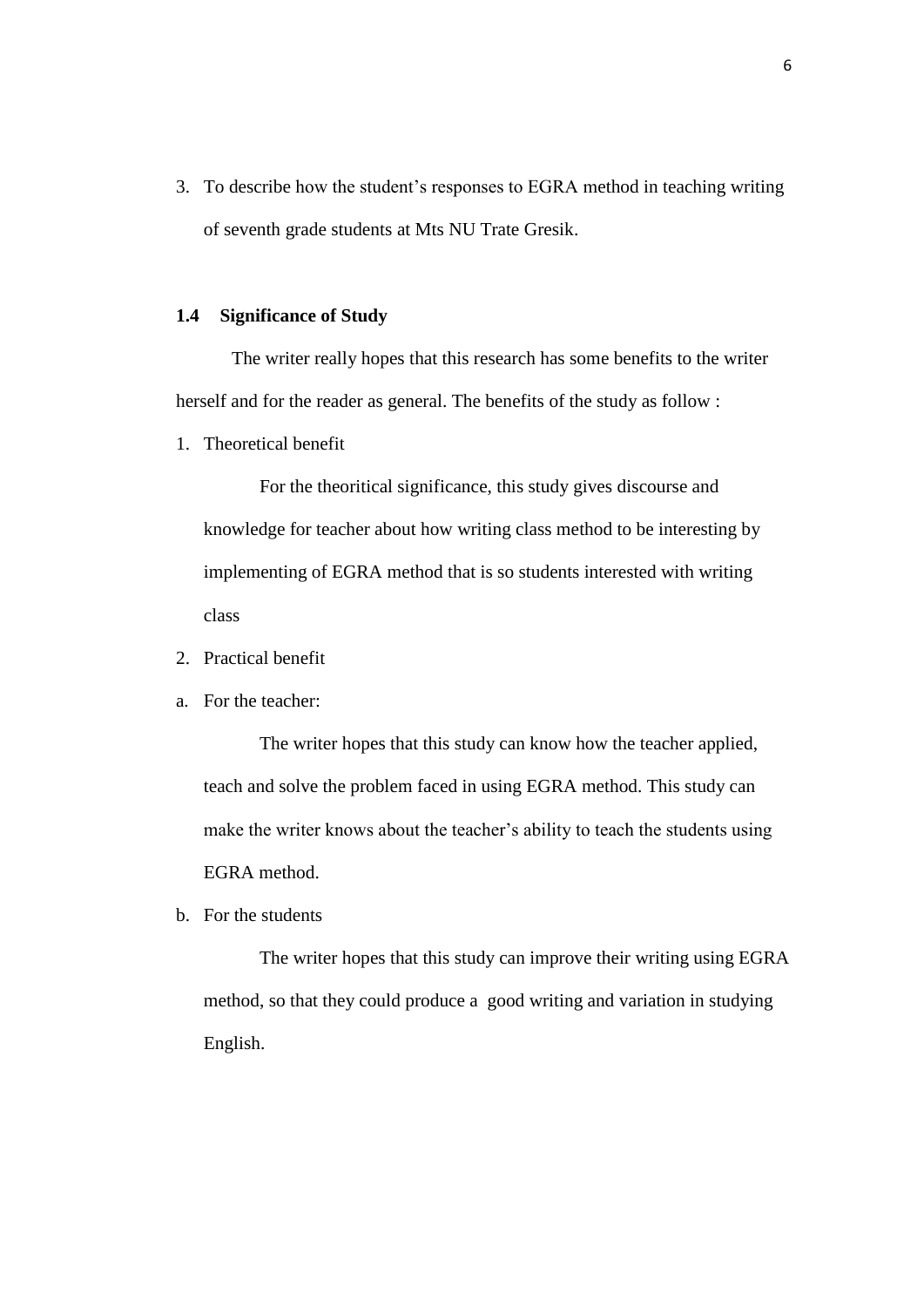### **1.5 Scope and Limitation of Study**

 The scope and limitation of the research in this study is the implementation of the teacher in teaching writing using EGRA method including pre-teaching and whilst-teaching. In pre-teaching, teacher introduces the material and asks the students to get the idea, such as brainstorming, questioning, imagining, discussion and writing. In whilst-teaching teacher guided the students and give some suggestion to help students if they have difficult to write the paragraph.

While, the limitation of the study the researcher focus on students of seventh grade at Mts. NU TRATE GRESIK because the researcher find that the teacher teaches the students in seventh grade using EGRA method.

#### **1.6 Definition of Key Terms**

Definition is intend to avoid ambiguity and misunderstanding of the terms used. To get same points of view to certain terms, the writer gives the definition of key terms. One refers to the previous and others do not. The definition of the key terms of the study are :

### 1. **Teaching writing**

Teaching writing is an teaching activity to help students to express idea, tell messages and way of sharing information in the written form.